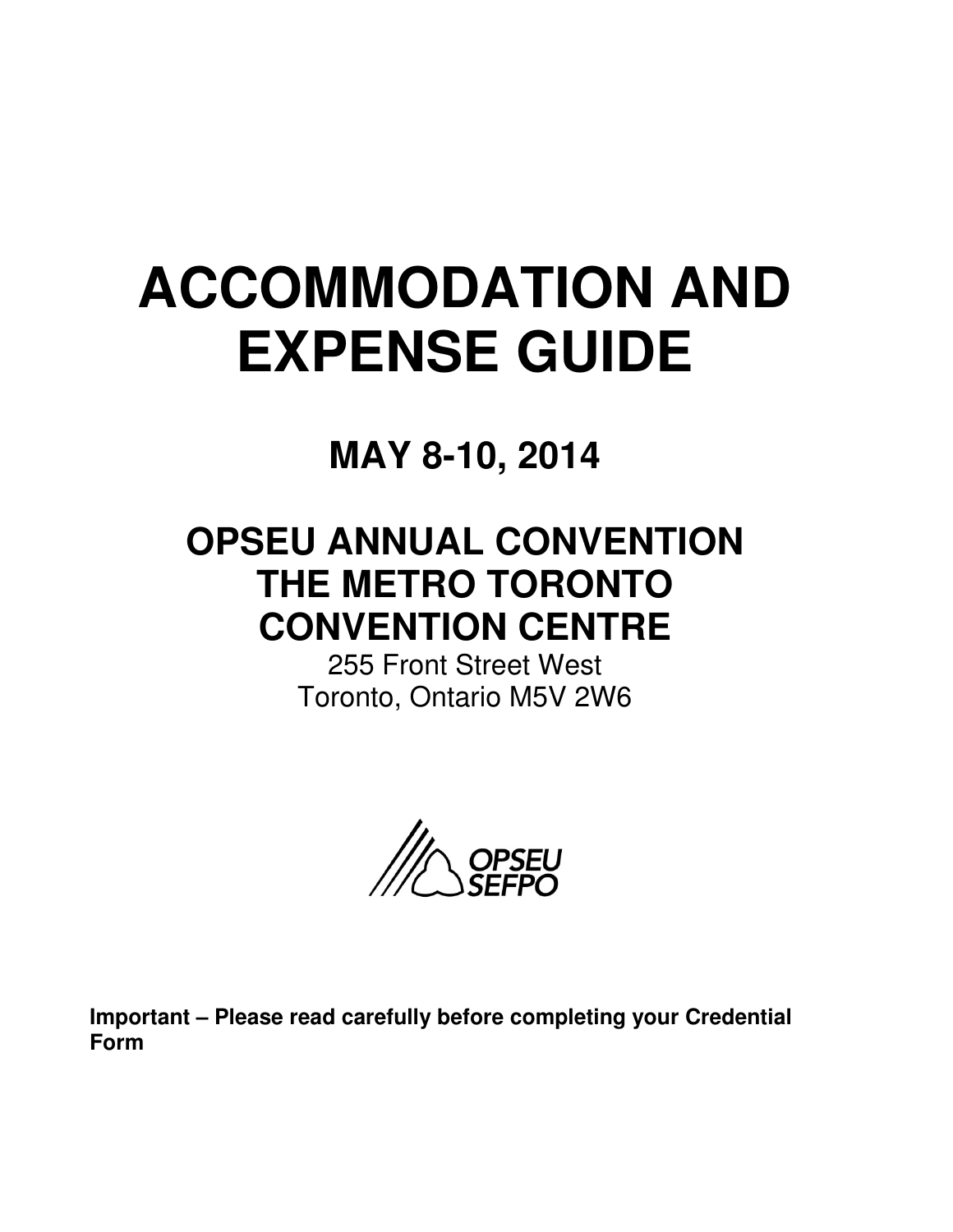## **IMPORTANT**

**If paying by cash, full payment for the entire stay PLUS a cash security deposit of \$150.00 per night (TOTAL \$450.00) is required on check-in.** 

**Please ensure your credit card has sufficient funds to cover the full period of stay.** 

**Members are responsible for making their own accommodation and payment arrangements for the 2014 Convention. The cut off date is March 22, 2014. If you have reservation problems, please advise the Convention Office at 416-443-8888, or 1-800-268-7376, ext. 7467.** 

**As per OPSEU Policy (Section 10.1-3) Delegates must book into the convention hotels, or their room costs will not be paid.** Rooms have been blocked at The Fairmont Royal York Hotel and The Inter-Continental Toronto Centre.

**Note**: When the Inter-Continental Hotel room block is full, they will refer you to the Royal York and will not provide any letters. You must get a letter from the Royal York Hotel which confirms that the OPSEU block was full. This letter must be attached to your expenses. Without this letter, your room costs and any additional costs for taxis etc. will not be reimbursed.

| The Fairmont Royal York Hotel                                           | The Inter-Continental Toronto Centre |
|-------------------------------------------------------------------------|--------------------------------------|
| 100 Front Street West                                                   | 225 Front Street West                |
| Toronto, Ontario M5J 1E3                                                | Toronto, Ontario M5V 2X3             |
| Tel: (416) 368-2511 or 1-800-441-1414 Tel: (416) 597-1400 or 1-800-422- |                                      |
| 7969                                                                    |                                      |
| One block east of the Metro                                             | Attached to the Metro Toronto        |
| <b>Toronto Convention Centre</b>                                        | <b>Convention Centre</b>             |

**HINTS: If you do not have mobility issues, it is suggested that you book your accommodation at the Fairmont Royal York Hotel and leave the space at the InterContinental Hotel for our members that have mobility issues.**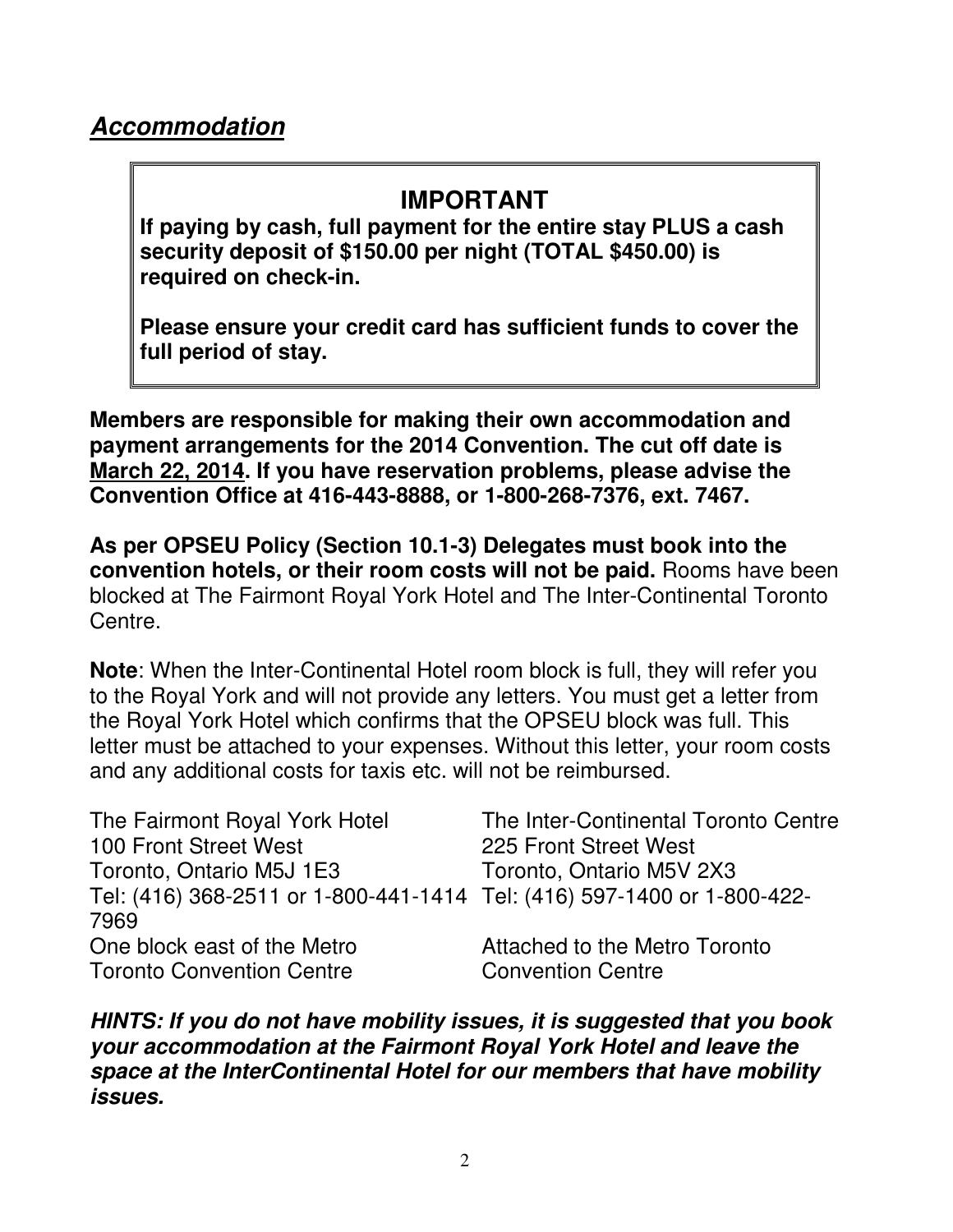All reservations must be cancelled 72 hours prior to arrival to avoid penalty of one night's room rate and tax. Members are responsible for payment of their hotel room upon check-out. Rooms will be held up to 6:00 p.m. If you plan to arrive late, please advise the hotel when making the reservation.

You can also book the Fairmont Royal York Hotel online at https://resweb.passkey.com/go/opseu2014**.** Additionally, you can also enroll into the complimentary Fairmont President's Club (FPC) membership program. Membership provides complimentary internet connection in your bedroom. You must sign up and have a FPC number before you make the reservation or when you arrive to check in. Here is the link: http://www.fairmont.com/fpc/.

Delegates will be **reimbursed for the cost of a TWIN-SHARED ROOM** as per OPSEU policy (Section 10.1-3). Hotel rates, including taxes, are as follows:

|                               | Single or double | Twin-shared               |
|-------------------------------|------------------|---------------------------|
| The Fairmont Royal York Hotel | $\geq$ \$231.15  | $\triangleright$ \$115.58 |
| The Inter-Continental Hotel   | $\geq$ \$230.00  | $\triangleright$ \$115.00 |

If you choose to book a premium room, only half of the contract rate (as above) will be reimbursed.

As per OPSEU policy (Section 4-3), Delegates requiring any extra night(s) accommodation beyond adjournment of Convention (noon on Saturday), must have prior approval by the First Vice President/Treasurer's Office in order to have expenses paid by OPSEU. Members must submit their rationale to the First Vice President/Treasurer's Office for consideration before making travel and accommodation arrangements.

The completed Expense Claim should be received by Head Office not later than three months after the expense has been incurred as per OPSEU policy (Section 10.1-7).

## **Advances (Delegates Only)**

Please indicate on the credential form the amount of advance required. Specify if the cheque is to be mailed to your Home, Regional Office **(indicate which Regional Office on the credential form)** or if it is to be picked up at Convention. We recommend that your advance be mailed to your home.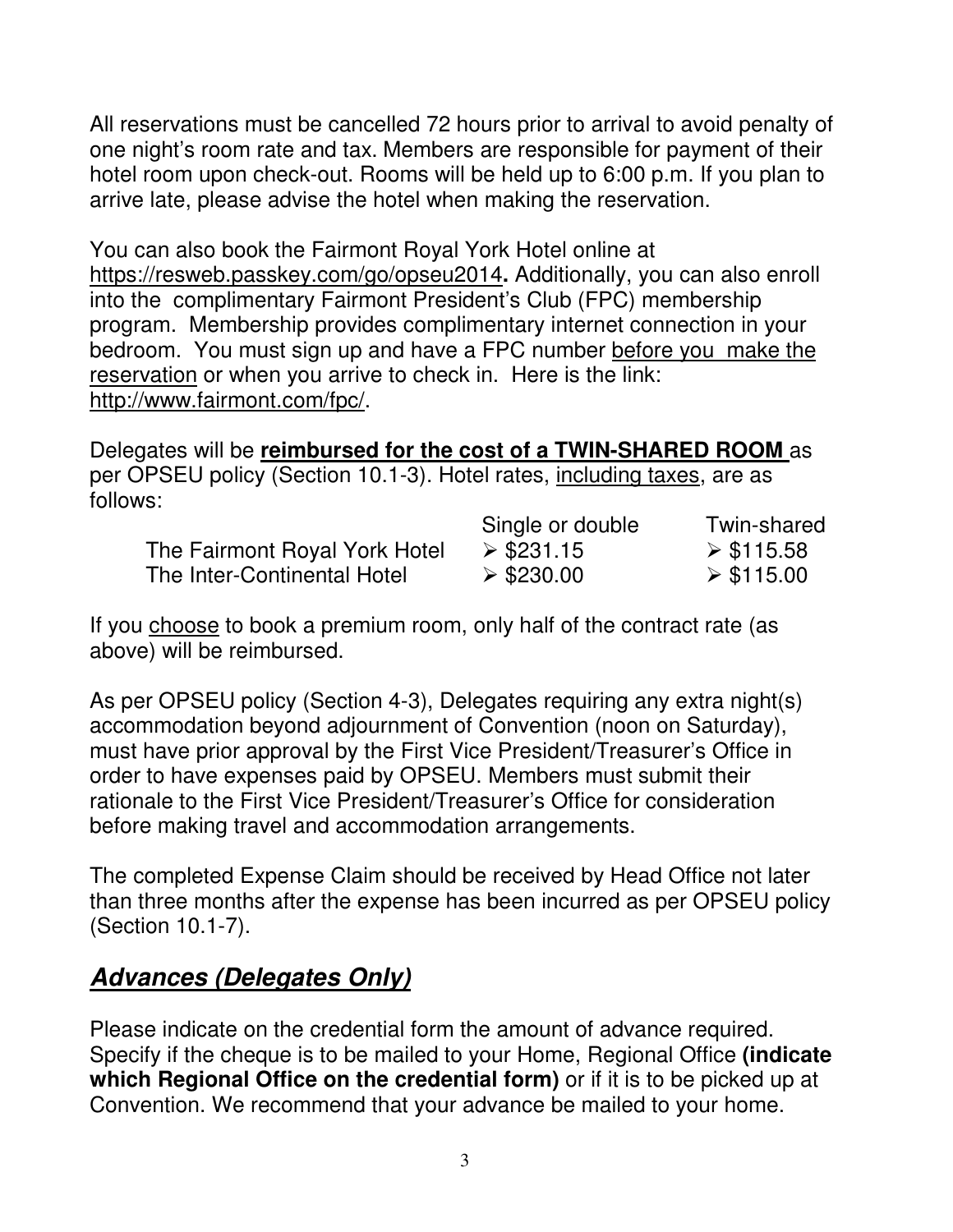Make your request early. Advances will be based on the twin-shared rate only.

Hotel (twin shared), parking (see PARKING) and telephone expenses for Convention **will not be directly billed back to OPSEU**, **and will not be deducted from your local rebate cheque**. Make sure you **include** these costs in your advance request.

## **OPSEU Travel Policy**

As per the policy of the Union (Section 10.1-12), the **MOST ECONOMICAL MEANS** of transportation should be used. Your Regional Office may be able to match you with another member if you need a ride. Please advise them if **you can take a passenger.** 

## **Air Travel**

All delegates are to make their own travel arrangements. As per OPSEU policy, you are directed to use unionized providers where available.

## **By Train**

You may want to take either the GO Train or VIA Train to Union Station. The Fairmont Royal York Hotel is directly facing Union Station.

## **Childcare**

Please drop off your children at the Childcare Centre on your way to the Convention Centre.

**All Children, (16 years and younger), accompanying Delegates, must be pre-registered and signed in daily at the day care centre. Your children's names and ages must be listed on your expense claim. If they are not signed in and attending, single accommodation and meals will not be honoured. Lunch is provided by the OPSEU Day Care Centre for children attending.**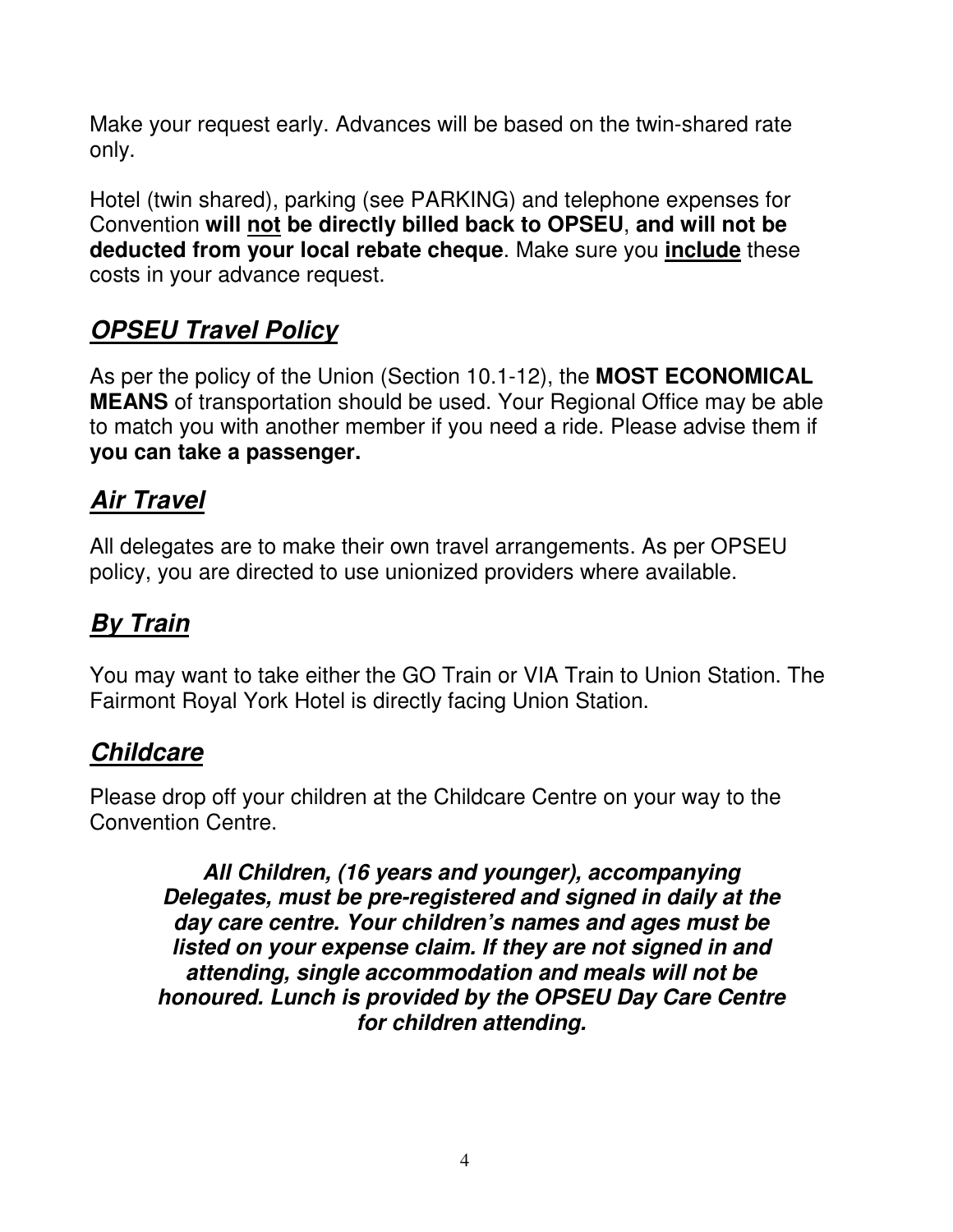Childcare facilities will be made available to those members who bring children. Facilities will be provided during the hours that the Convention or functions relating to Convention business are in progress. The childcare registration form must be completed and forwarded to your **Regional Office by March 21, 2014.** In order to provide quality childcare that meets our legal obligation to the Day Nurseries Act, it is essential that **the Regional Office receive all forms by March 21, 2014**. Otherwise, accommodating your child(ren) cannot be guaranteed.

#### **Note: Any children, age 12 and up, will be required to attend a special program. This program is MANDATORY.**

**Delegates who do not bring their child(ren) to Convention will be reimbursed for childcare claims at the rate of \$6.00 per hour to a maximum of 12 hours. The overnight fee is \$40.00 to a maximum of \$112.00 per 24 hour period.** The Family/Attendant Care Claim on the back of your expense claim must be completed and signed by the care providers as per OPSEU Policy (Section 10.2).

#### **Convention Hours**

The Convention hours for 2014:

| Thursday | $9:00$ a.m. to 5:30 p.m. |
|----------|--------------------------|
| Friday   | $9:00$ a.m. to 5:30 p.m. |
| Saturday | $9:00$ a.m. to 12 noon   |

#### **Credentials**

**All credentials must be submitted to your Regional Office by March 21, 2014.** 

- $\bullet$  **All locals will be required to submit the minutes of the meeting** at which the locals elected delegates for Convention with their credentials.
- -Be sure to fully complete your credential.
- -PRINT firmly AND CLEARLY when filling out your credential.
- -Complete all sections in full.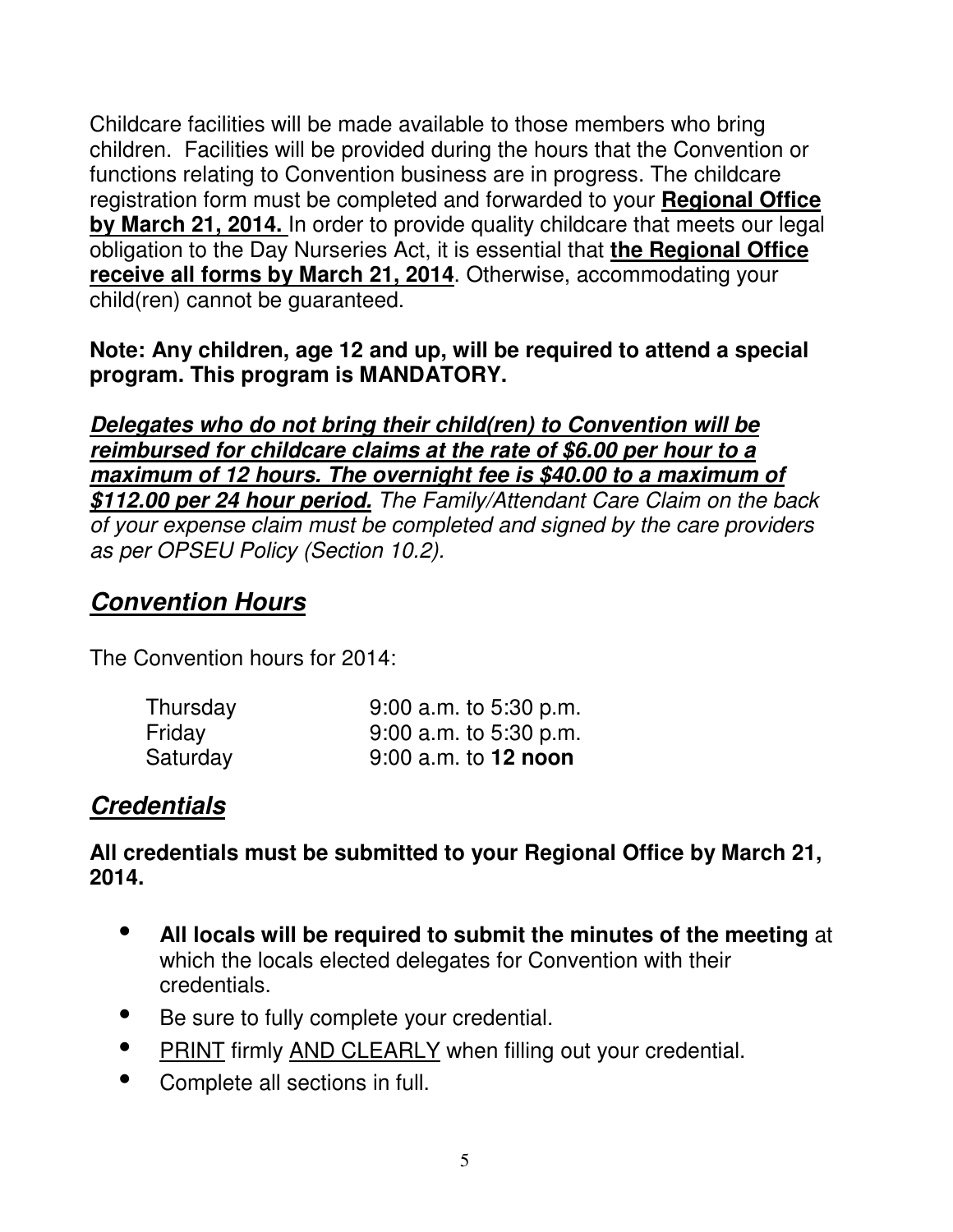- -Include your **union number**.
- $\bullet$  If you require time-off, read the Time-Off Section in this document for instructions.
- $\bullet$  If you have special needs, complete the Accommodation Request Form included in this package and return it with your credential.
- $\bullet$  If you require childcare facilities at Convention, complete the Childcare Form included in this package and return it with your credential.
- $\bullet$ Your credential must be signed by two officers of the local.
- $\bullet$ **Alternates** must ensure they indicate their ranking.
- $\bullet$  If you lose your Delegate badge, only an Observer's badge will be given as a replacement.
- $\bullet$  If you do not have a credential and wish to attend the Convention, you must bring your OPSEU union card together with a photo ID for verification.

The "original" white credential form is to be retained by YOU and it **must** be presented at Convention registration in order to receive your badge. Head Office must have an original credential on file. No photocopied credential forms will be allowed. If you forget to bring your credential form to Convention, you must see the Credentials Committee at the Registration desk.

## **Cancellation**

If you are not attending Convention, please notify the **Convention Office at OPSEU Head Office, 1-800-268-7376 or (416) 443-8888, ext. 7467** as soon as possible. **You must cancel your own hotel reservations or you will be responsible for payment of the room. Only cancel your portion of the room, if sharing, and be sure to let your roommate know you have cancelled.** Deposits are refundable only if a reservation is cancelled more than 72 hours prior to expected arrival.

#### **ALL ISSUED ADVANCE CHEQUES ARE NON-TRANSFERABLE AND MUST BE RETURNED TO HEAD OFFICE.**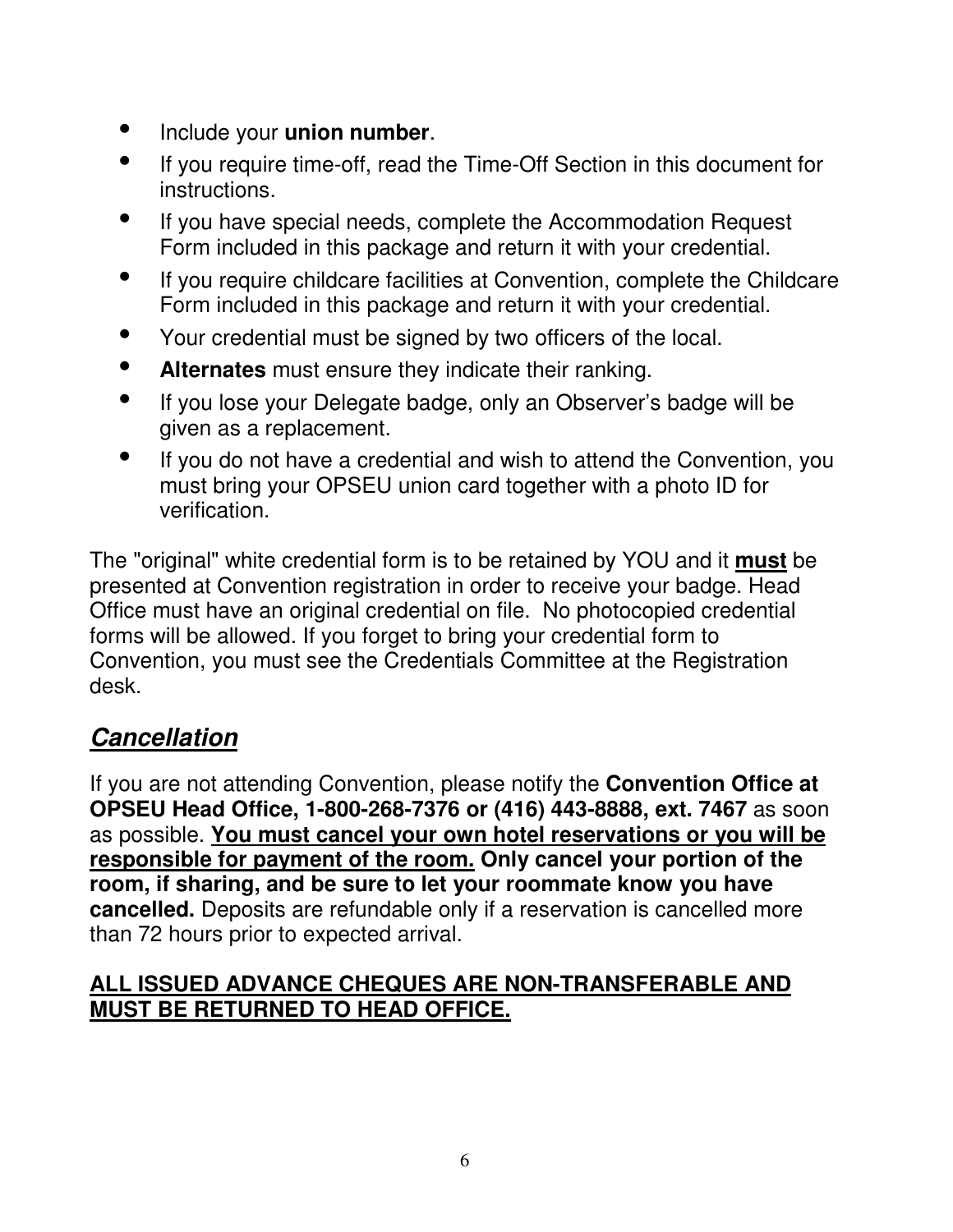## **Change In Status**

If there is a change in status from Alternate to Delegate, it will be done in order of Alternate ranking, i.e. 1st Alternate, 2nd Alternate, etc. **If there is a change in status prior to Convention, your Local President must advise the Convention Office in writing. If there is a change in status at Convention, it must be authorized by the Credentials Committee. If your change in status will affect your accommodation arrangements, notify the hotel immediately.** 

#### **OBSERVERS CANNOT BECOME OR REPLACE DELEGATES OR ALTERNATES**

## **Finding A Roommate**

**You are responsible for finding another member who will share your hotel room.** Be sure to indicate who you will be sharing with on your hotel registration form and notify the hotel of any changes/cancellations immediately.

If you are having difficulty finding a roommate, speak to your Local President or advise your Regional Office. They **may** be able to assist you in finding a roommate.

**If your roommate does not show up at Convention, notify your Local President or a member of your Local Executive immediately because you will be responsible for the full cost of the room.** 

#### **How To Make Reservations**

All reservations must be made before **April 4, 2014**. Rooms will be reserved on a first-come first-served basis. OPSEU is not responsible for booking your room.

**Accommodation cannot be guaranteed after April 4, 2014 and is subject to availability.** Register early and advise the hotel if you have Special Accommodation requirements.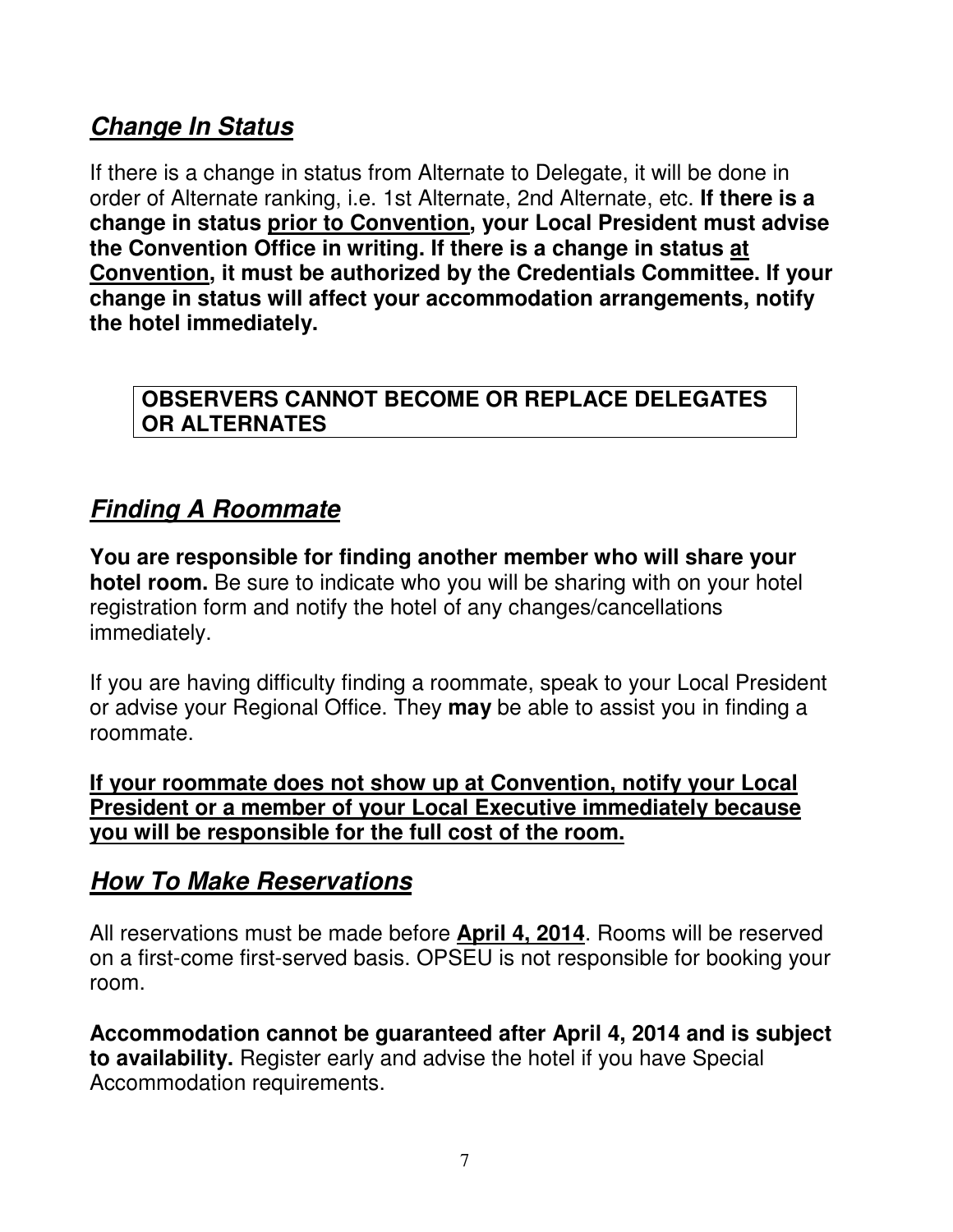To guarantee your reservation, provide credit card information or include a cheque/money order for one night's payment including taxes. Do not mail cash. Contact the hotel for your reservation/confirmation number. Deposits are refundable only if a reservation is cancelled more than **72 hours** prior to expected arrival.

## **Meals (Delegates Only)**

Meal expense entitlements are: Breakfast \$12 Lunch \$17 Dinner \$27

## **Non-Claimable Expenses**

The following expenses are **NOT** be claimed: expenses of spouses, room service, Valet parking, other personal charges, or any fees incurred above the set rates for this Convention. Internet **or** telephone calls may be claimed up to \$10.00 per day (receipt required). All expenses of Alternates and Observers are covered by the locals. Please note that the hotels charge for using the phone for local calls.

## **Own Time/Vacation/Lost Wages (Delegates Only)**

Own Time of \$45.00 will be paid to members using lieu days, accumulated credits or vacation days. Own Time will not be paid for an unpaid day. **Claims for Own Time must be accompanied by supporting documentation** (original letter from employer or pay stub indicating the deductions) confirming the type of credit being used. **Claims for lost wages must be accompanied by supporting documentation confirming the details of the time off without pay.** 

## **Parking**

Parking is available at the Metro Toronto Convention Centre. You can purchase a parking pass for up to 4 days at a rate of \$15.00 per day, i.e. \$60.00 in total. To purchase a parking pass, you must go directly to the Convention Centre website at

https://iebms.mtccc.com/iebms/coe/coe\_p1\_all.aspx?oc=01&cc=COE-DISC2. Please keep a copy of the receipt. A desk will be set up beside the Registration Area for parking pass pick up on Wednesday, May 7 and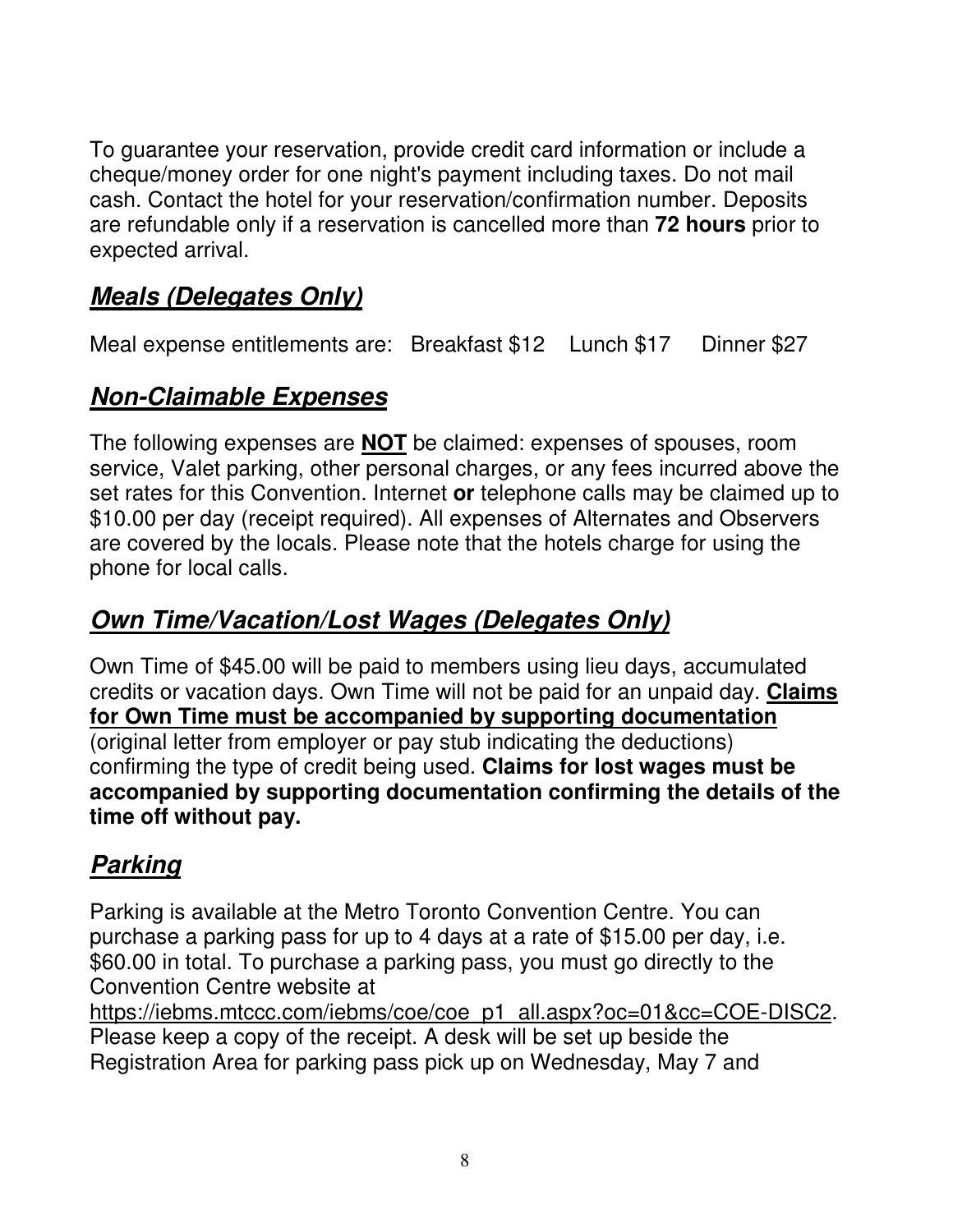Thursday, May 8. If you did not pre-order the parking pass in advance, the regular rate is \$28.00 per day.

#### **PARKING WILL ONLY BE REIMBURSED WITH AN ORIGINAL RECEIPT.**

The Fairmont Royal York Hotel and the InterContinental Hotel only provide valet parking. Please note that **VALET PARKING WILL NOT BE REIMBURSED BY OPSEU.** 

## **Special Needs**

Indicate your accessibility requirements on the **"Human Rights Accommodation Request "**.

**Be sure to let the hotel know if you require special accommodation.** 

## **Time-Off Letters – Provided for Delegates Only**

#### **No employer notification is provided by OPSEU for Alternates and Observers.**

To avoid delays in the processing of time off requests, fill out your Delegate credential form **completely. If you are on shift duty, please specify the hours.**

#### **OPS**

Specify your Ministry. OPSEU submits letters to the Director of Human Resources of each Ministry and the Centre for Employee Relations of the Ministry of Government Services as per Article 23.1 of the Collective Agreement. Individual Managers/ Supervisors can request confirmation of the time off request from the office of the Director of Human Resources of the respective Ministry.

All OPS **delegates** will receive Convention Leave Reimbursable.

**Ministry of Corrections shift workers – Please note in your Collective** Agreement, that leave **"shall be granted for not more than four (4) consecutive days for each employee delegate for the purpose of attending the Annual Convention".**